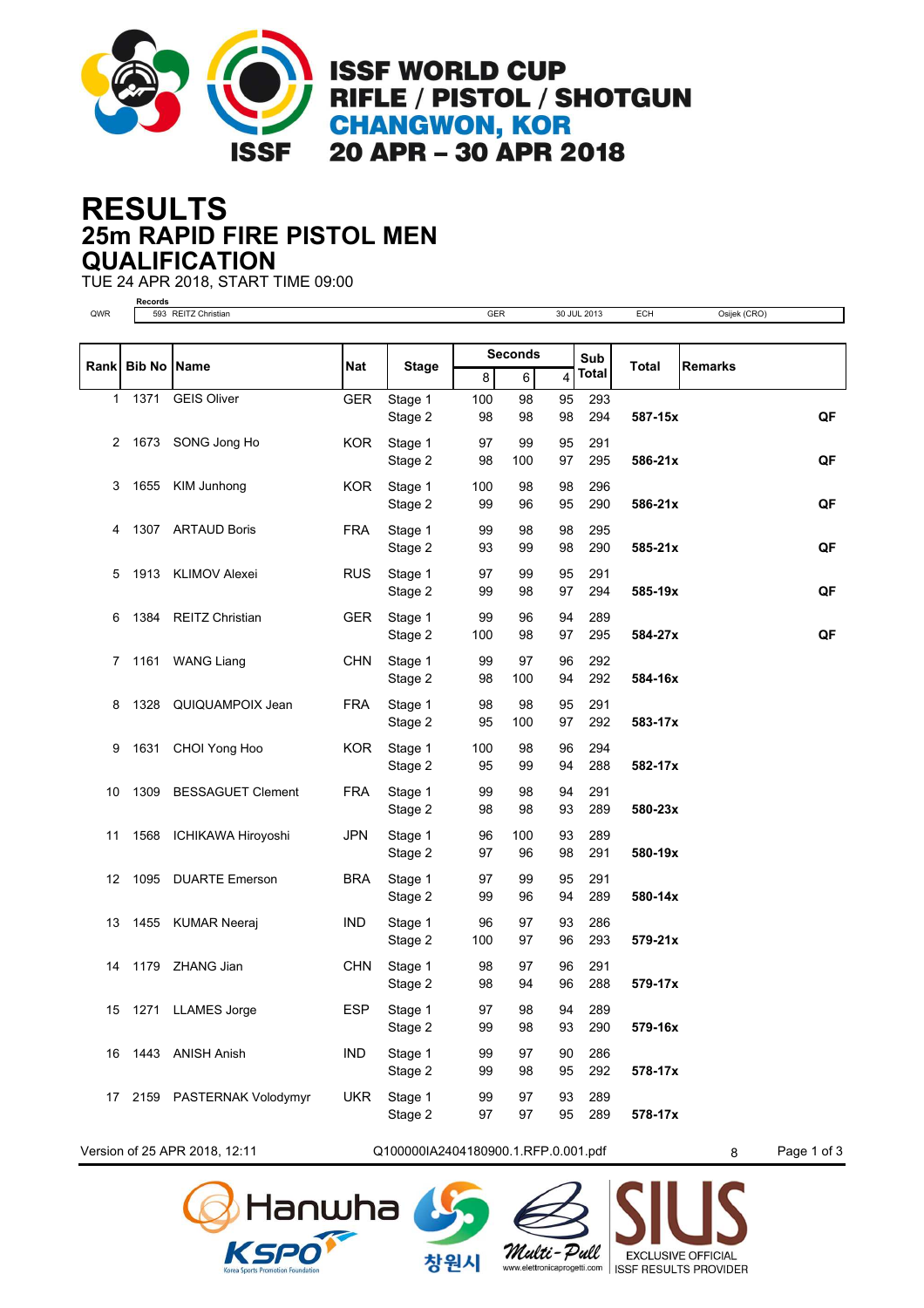| <b>Rank</b> | <b>Bib No Name</b> |                               | Nat        | <b>Stage</b>                        | <b>Seconds</b> |           |                | Sub        | Total       | <b>Remarks</b>   |
|-------------|--------------------|-------------------------------|------------|-------------------------------------|----------------|-----------|----------------|------------|-------------|------------------|
|             |                    |                               |            |                                     | 8              | 6         | $\overline{4}$ | Total      |             |                  |
| 18          |                    | 1020 EVGLEVSKI Sergei         | <b>AUS</b> | Stage 1<br>Stage 2                  | 97<br>98       | 97<br>96  | 97<br>93       | 291<br>287 | 578-14x     |                  |
| 19          |                    | 1055 LUNEV Ruslan             | <b>AZE</b> | Stage 1<br>Stage 2                  | 96<br>99       | 99<br>95  | 93<br>96       | 288<br>290 | 578-12x     |                  |
| 20          |                    | 1562 AKIYAMA Teruyoshi        | <b>JPN</b> | Stage 1<br>Stage 2                  | 96<br>98       | 96<br>97  | 95<br>96       | 287<br>291 | 578-11x     |                  |
| 21          |                    | 1387 SAUTER Aaron             | <b>GER</b> | Stage 1<br>Stage 2                  | 98<br>96       | 98<br>99  | 91<br>95       | 287<br>290 | 577-20x     |                  |
|             |                    | 22 2212 HA MINH Thanh         | <b>VIE</b> | Stage 1<br>Stage 2                  | 94<br>99       | 97<br>95  | 97<br>95       | 288<br>289 | 577-15x     |                  |
| 23          |                    | 1235 TEHAN Tomas              | <b>CZE</b> | Stage 1<br>Stage 2                  | 98<br>98       | 100<br>99 | 91<br>90       | 289<br>287 | 576-20x     |                  |
| 24          |                    | 1860 MILIWEK Oskar            | <b>POL</b> | Stage 1<br>Stage 2                  | 97<br>97       | 95<br>96  | 95<br>96       | 287<br>289 | 576-11x     |                  |
| 25          |                    | 1233 STRNAD Martin            | <b>CZE</b> | Stage 1<br>Stage 2                  | 96<br>98       | 96<br>95  | 95<br>96       | 287<br>289 | 576-10x     |                  |
| 26          |                    | 1152 LIN Junmin               | <b>CHN</b> | Stage 1<br>Stage 2                  | 98<br>98       | 98<br>100 | 85<br>96       | 281<br>294 | 575-19x     |                  |
| 27          |                    | 1277 OLESK Peeter             | <b>EST</b> | Stage 1<br>Stage 2                  | 100<br>99      | 94<br>97  | 91<br>94       | 285<br>290 | 575-17x     |                  |
| 28          |                    | 1229 PODHRASKY Martin         | <b>CZE</b> | Stage 1<br>Stage 2                  | 98<br>100      | 93<br>96  | 97<br>91       | 288<br>287 | 575-14x     |                  |
| 29          |                    | 1933 SUKHANOV Nikita          | <b>RUS</b> | Stage 1<br>Stage 2                  | 100<br>99      | 96<br>97  | 90<br>93       | 286<br>289 | 575-12x     |                  |
| 30          |                    | 2152 KOROSTYLOV Pavlo         | <b>UKR</b> | Stage 1<br>Stage 2                  | 100<br>98      | 96<br>98  | 83<br>97       | 279<br>293 | 572-22x     |                  |
| 31          |                    | 1576 MORI Eita                | <b>JPN</b> | Stage 1<br>Stage 2                  | 98<br>96       | 96<br>96  | 91<br>95       | 285<br>287 | 572-15x     |                  |
| 32          |                    | 1017 ASHMORE Thomas James     | <b>AUS</b> | Stage 1<br>Stage 2                  | 96<br>98       | 94<br>98  | 93<br>93       | 283<br>289 | 572-12x     |                  |
| 33          |                    | 2147 BONDARUK Roman           | <b>UKR</b> | Stage 1<br>Stage 2                  | 97<br>97       | 98<br>98  | 88<br>92       | 283<br>287 | 570-18x     |                  |
| 34          |                    | 1853 DANILUK Piotr            | <b>POL</b> | Stage 1<br>Stage 2                  | 100<br>97      | 96<br>96  | 89<br>91       | 285<br>284 | 569-16x     |                  |
| 35          |                    | 1929 SHCHEPETKOV Andrey       | <b>RUS</b> | Stage 1<br>Stage 2                  | 98<br>98       | 94<br>95  | 93<br>91       | 285<br>284 | 569-15x     |                  |
| 36          |                    | 2219 PHAN Xuan Chuyen         | VIE        | Stage 1<br>Stage 2                  | 98<br>97       | 95<br>96  | 89<br>93       | 282<br>286 | 568-9x      |                  |
| 37          |                    | 2218 PHAN Cong Minh           | VIE        | Stage 1<br>Stage 2                  | 96<br>98       | 95<br>94  | 92<br>93       | 283<br>285 | 568-7x      |                  |
| 38          |                    | 2053 SCHMIDT Pontus           | SWE        | Stage 1<br>Stage 2                  | 98<br>96       | 98<br>94  | 89<br>91       | 285<br>281 | 566-16x     |                  |
| 39          |                    | 1033 HAVLICEK Thomas          | AUT        | Stage 1<br>Stage 2                  | 96<br>99       | 96<br>93  | 90<br>92       | 282<br>284 | 566-13x     |                  |
| 40          |                    | 2078 SUKHONPANICH Pornchai    | THA        | Stage 1<br>Stage 2                  | 95<br>95       | 99<br>94  | 91<br>90       | 285<br>279 | 564-12x     |                  |
| 41          |                    | 1815 AL HASHMI Said           | OMA        | Stage 1<br>Stage 2                  | 96<br>96       | 95<br>97  | 93<br>86       | 284<br>279 | $563 - 11x$ |                  |
|             |                    | Version of 25 APR 2018, 12:11 |            | Q100000IA2404180900.1.RFP.0.001.pdf |                |           |                |            |             | Page 2 of 3<br>8 |